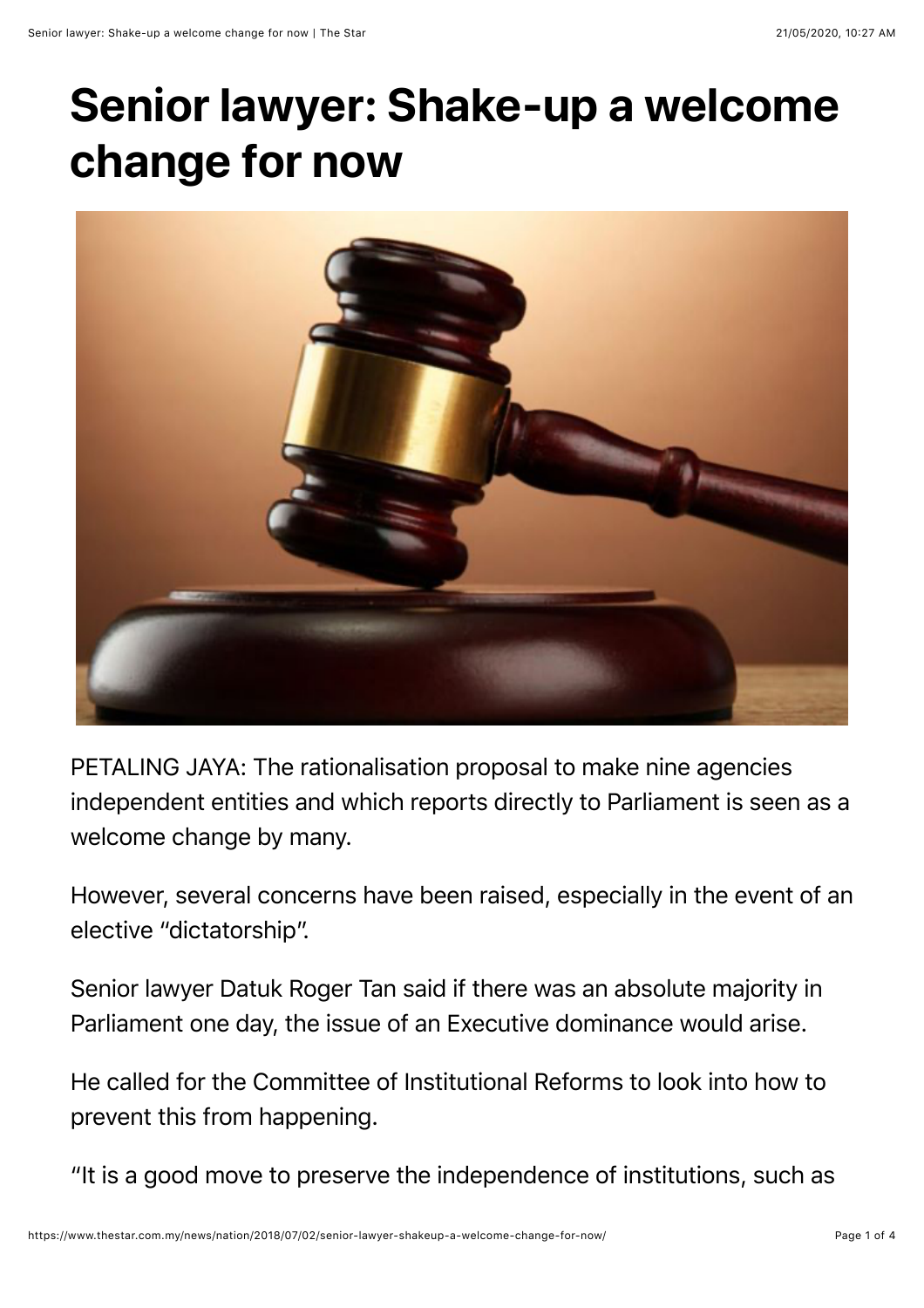the Malaysian Anti-Corruption Commission (MACC) and the Election Commission, but it may not necessarily be good if one day the Government has an absolute majority in Parliament.

"We must have necessary safeguards against any abuse, especially by the Government of the day that controls Parliament.

"If one day we have an elective dictatorship, the Government will then be able to take control of these institutions," he said.

Tan said that posts such as the MACC chief commissioner or the Human Rights Commission of Malaysia (Suhakam) commissioners should be elected by a bipartisan committee, comprising MPs from both divides.

He said there was also a need to amend the Acts of the respective commissions for them to be appointed by the committee.

On the move to place the prosecution powers of the Attorney General's Chambers (AGC) under the Public Prosecutor's Office, and with only the latter being made an independent entity, Tan questioned if its independence would be affected when the AG reports to Parliament.

"At the moment, the AG is the Public Prosecutor. The AG, as the legal advisor to the Government, reports to the Prime Minister's Department.

"But the AG as the Public Prosecutor, reports to Parliament. What is the point when the person is the same?" said Tan.

Suhakam chairman Tan Sri Razali Ismail welcomed the move to make the commission fully independent as it was a big step in its evolution and human rights bodies.

"Most human rights bodies all over the world are elected by Parliament and it's the fair way to do it.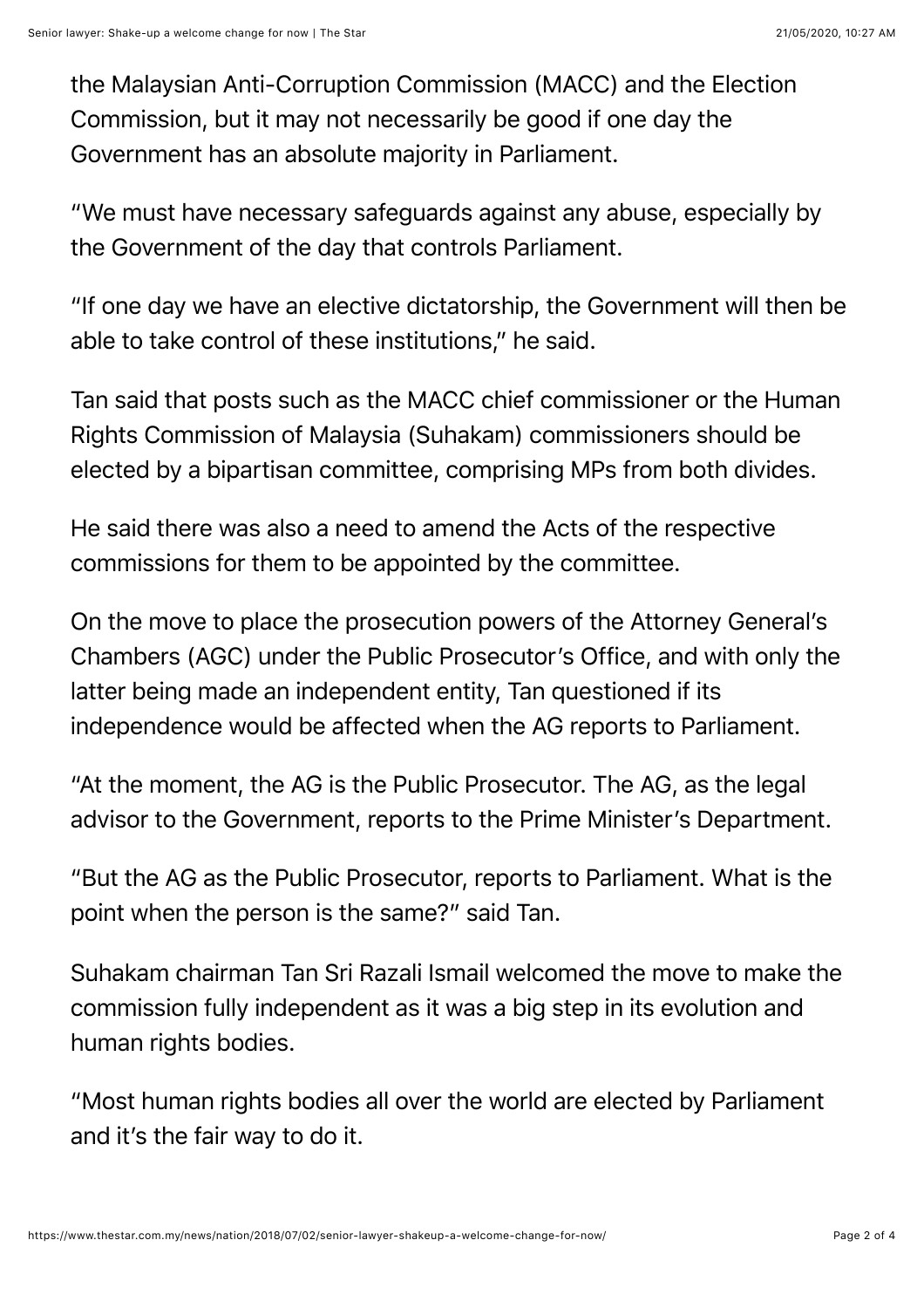"If you look at how Suhakam has functioned before, our advice was hardly ever taken into account and now with this, things will change.

"We will use Parliament to make a point to the Executive," said Razali, adding that Suhakam had always wanted to be independent of the Government.

He also said they have previously been used "cosmetically" by the government, at times when it suited those in government.

Transparency International Malaysia president Datuk Akhbar Satar lauded the overhaul of the Prime Minister's Department, saying that it would avoid duplication of work and reduce wastage.

He added that it was vital for MACC and EC to be placed under Parliament, not only in terms of administration but also for financial autonomy.

"We have to relook the role and relationship between public servants and politicians and make sure there is less intervention by politicians.

"We need to find a good strategy to combat corruption and improve the Corruption Perceptions Index. Our rank dropped from 55 to 62 last year, the worst in the history of our CPI," Akhbar said.

Human rights lawyer Roger Chan said having institutions being accountable to Parliament would provide better transparency and more information to be accessed by the public.

Meanwhile, he said the separation of the Public Prosecutor's Office from the AGC was also highlighted by the Malaysian Bar.

"The mischief being addressed here is when the Public Prosecutor acts in a case that involves the Executive.